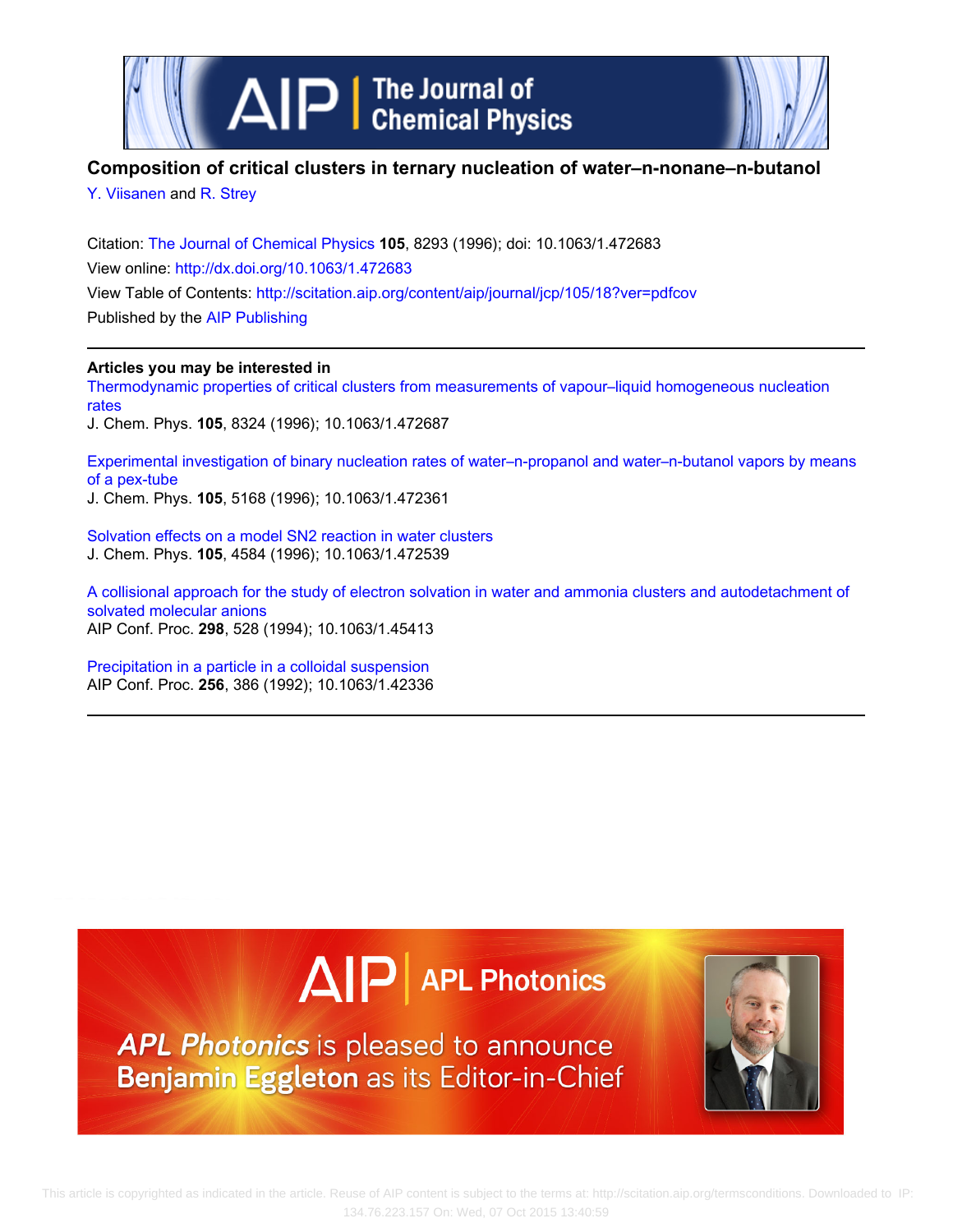# **Composition of critical clusters in ternary nucleation of water–n-nonane–n-butanol**

Y. Viisanen<sup>a)</sup> and R. Strey<sup>b)</sup>

*Max-Planck-Institut für Biophysikalische Chemie, Postfach 2841, D-37018 Göttingen, Germany* 

 $(Received 25 June 1996; accepted 6 August 1996)$ 

In previous papers the determination of the molecular contents of critical clusters has been performed. Both unary and binary vapor mixtures have been examined. This paper describes the first study of a ternary system. Using a nucleation pulse chamber accurate measurements of homogeneous nucleation rates  $(10^5< J/cm^{-3} s^{-1}<10^9)$  of mixed droplets in supersaturated, ternary mixtures of water, *n*-nonane and *n*-butanol vapor have been performed. The examined gas phase activities,  $a_1$ ,  $a_2$ , and  $a_3$ , respectively, covered the whole ternary composition space at  $T=240$  K. The observed variations of the cluster compositions with vapor phase composition differ substantially from that of ideal mixtures. The experiments seem to indicate phase separation within the critical clusters. The arrangement of the molecules in the cluster remains to be clarified. © 1996 American Institute of Physics. [S0021-9606(96)51642-9]

## **I. INTRODUCTION**

In atmospheric as well as technological settings multicomponent condensation occurs. In technical processes often mixtures are encountered which form two or more condensed phases. For instance, in the liquid state water and oil do not mix. By adding a suitable third component, a surfactant, one achieves mixing. In emulsion and microemulsion research such systems are of growing importance. In the vapor phase there are no limitations to mutual mixing. For example, water and oil vapor form a homogeneous vapor phase. If such a vapor mixture is supersaturated, e.g., by an adiabatic expansion, water and oil droplets will form by homogeneous nucleation. Interestingly, water and oil nucleate independently.<sup>1</sup> Adding a third component the situation may change.

The seemingly difficult task to study *ternary* nucleation can be performed using a nucleation pulse expansion chamber.<sup>2</sup> The idea of a nucleation pulse is to generate supersaturation for a short period of time (of order of a millisecond). Only during that period nucleation occurs. By condensational growth the nuclei are then developed into droplets, the number density of which can then be determined by some optical technique. The knowledge of the time interval of nucleation and the number density of nuclei permits calculating a nucleation rate. As mentioned above, in the vapor phase one can mix any number of components. Therefore, also systems forming immiscible liquids can be studied.

Theoretical work of Kashchiev<sup>3</sup> predicts that isothermal nucleation rates versus supersaturation curves allow determining the number of molecules in the critical cluster. Using a nucleation pulse chamber we have constructed over the last  $years<sup>2,4</sup>$  investigations on the binary homogeneous nucleation of a variety of partially miscible liquid pairs have been performed.<sup>1,5–8</sup> In particular, water-*n*-alcohols at  $T=260 \text{ K}^{5,8}$ and water–nonane at  $T=230$  K have been reported.<sup>1</sup> Presently we are studying the binary *n*-nonane–*n*-alcohol systems. In recent papers<sup> $6-8$ </sup> we have extracted from nucleation rate measurements the molecular content of nuclei in binary systems. In the theoretical section we recall the theoretical procedure<sup>6</sup> and extend it to ternary systems. From the analysis of the measurements we obtain the composition of nuclei in some cases containing all three components. Towards the end of the paper we discuss how the molecules might be distributed.

#### **II. THEORY**

As Kashchiev<sup>3</sup> pointed out, the number of molecules in critical clusters is obtained from the steep dependence of nucleation rates on supersaturation without having to assume anything about the distribution of the matter within the cluster. While he suggested this first for unary systems, we later generalized it for binary systems.<sup>6</sup> Recently, Oxtoby, and Kashchiev<sup>9</sup> showed that

$$
\left. \frac{\partial \Delta G^*}{\partial \Delta \mu_i} \right|_{\mu_k, k \neq i} = -n_i^*, \tag{1}
$$

valid for any number of components, where the \* refers to the critical cluster.  $\Delta G^*$  is the work of formation of the critical cluster, and  $\Delta \mu_i$  the chemical potential difference of molecule *i* in the vapor and condensed phase. Obtaining the numbers of molecules  $n_i^*$  in the nucleus independent of a particular model is useful for formulating and testing improved nucleation theories.

#### **A. Nucleation theory**

Generally, experimental nucleation rates follow the relation

$$
J = K \exp\left(-\frac{\Delta G^*}{kT}\right),\tag{2}
$$

a)Present address: Finnish Meteorological Institute, Sahaajankatu 20E, SF-00810 Helsinki, Finland.

b) Author to whom correspondence should be addressed.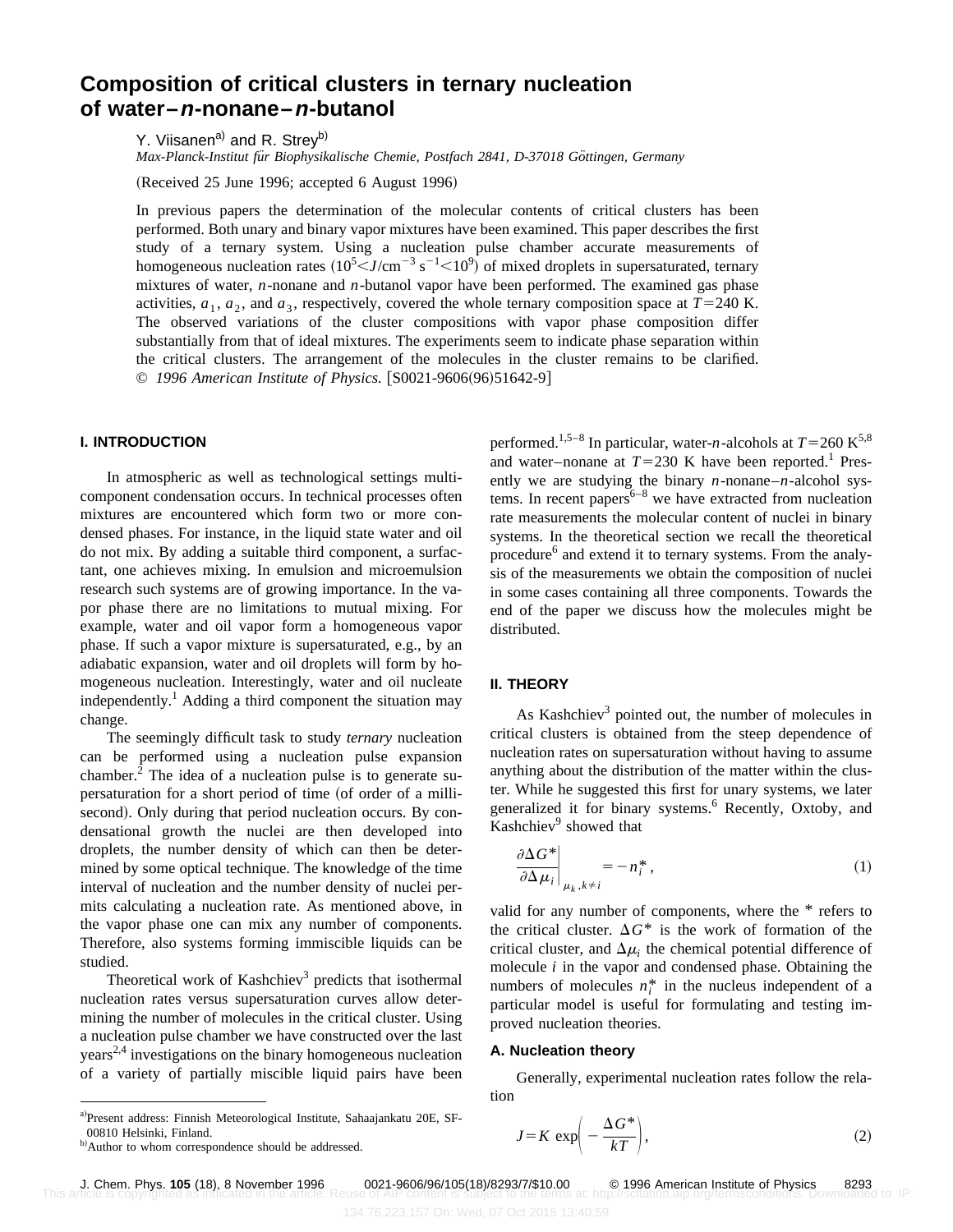which allows, in view of Eq.  $(1)$ , to obtain the number of molecules in the critical cluster from

$$
\left. \frac{\partial \ln J}{\partial \ln a_i} \right|_{a_k, k \neq i} \cong n_i^*, \tag{3}
$$

because the kinetic prefactor  $K$  is a comparatively weak function of vapor phase activity  $a_i$ , which is taken as the ratio of the actual vapor pressure divided by the equilibrium vapor pressure of the pure component *i*.

## **B. Unary nucleation**

The application of Eq.  $(3)$  to the case of nucleation of a single component has been demonstrated recently for a number of systems.<sup>2,10,11</sup> The activity for one component systems is usually called the supersaturation *S*. The number of molecules in the critical cluster are then obtained from the slope of the isothermal nucleation rate *curve*

$$
\frac{d \ln J}{d \ln S} \cong n^*.
$$
\n(4)

Interestingly, the molecular content of unary nuclei calculated from the Gibbs–Thomson equation using macroscopic surface tension and density agreed very well with the experimental  $n^*$  values.<sup>2</sup>

#### **C. Binary nucleation**

As it has been explained in detail by Strey and Viisanen<sup>6</sup> in 1993, from the experiments on binary systems a nucleation rate *surface* is obtained. The quantitative analysis of the slopes of this surface permits determining the individual numbers of both species in the binary nuclei. To recall the arguments, consider the nucleation rate surface  $\ln J = f(a_1, a_2)$ . At constant *f*, that is fixing  $\ln J = \ln J_0$ , where  $J_0$  denotes a reference or onset nucleation rate, we have a onset activity line on the 2-dimensional  $f(a_1, a_2)$  surface, so that

$$
0 = \frac{\partial f}{\partial a_1}\bigg|_{a_2} + \frac{\partial f}{\partial a_2}\bigg|_{a_1} \frac{\partial a_2}{\partial a_1}\bigg|_{f}.
$$
 (5)

Experimentally, one obtains  $f(a,b)$  with

$$
a = \sqrt{a_1^2 + a_2^2} \tag{6}
$$

and a constant ratio *b*

$$
b = \frac{a_2}{a_1}.\tag{7}
$$

For any point on the surface we may write

$$
\left. \frac{\partial f}{\partial a} \right|_b = \left. \frac{\partial f}{\partial a_1} \right|_{a_2} \left. \frac{\partial a_1}{\partial a} \right|_b + \left. \frac{\partial f}{\partial a_2} \right|_{a_1} \left. \frac{\partial a_2}{\partial a} \right|_b \tag{8}
$$

with

$$
\left. \frac{\partial a_1}{\partial a} \right|_b = \frac{1}{\sqrt{1 + b^2}},\tag{9}
$$

$$
\left. \frac{\partial a_2}{\partial a} \right|_b = \frac{b}{\sqrt{1 + b^2}}.\tag{10}
$$

Inserting Eq.  $(5)$  into Eq.  $(8)$  and rearranging, we find

$$
\left. \frac{\partial f}{\partial a_2} \right|_{a_1} = \left. \frac{\partial f}{\partial a} \right|_b \left[ \left. \frac{\partial a_2}{\partial a} \right|_b - \left. \frac{\partial a_2}{\partial a_1} \right|_f \left. \frac{\partial a_1}{\partial a} \right|_b \right]^{-1},\tag{11}
$$

$$
\left. \frac{\partial f}{\partial a_1} \right|_{a_2} = -\frac{\partial f}{\partial a_2} \left|_{a_1} \frac{\partial a_2}{\partial a_1} \right|_f.
$$
\n(12)

Inserting further Eqs.  $(9)$ ,  $(10)$ , and  $(7)$  we can calculate  $a_i \partial f / \partial a_i$  (*i*=1,2), which is the desired  $\partial \ln J / \partial \ln a_i \approx n_i^*$ . This is because we could relate  $\partial f / \partial a_i$  to the experimentally accessible quantities  $\partial \ln J/\partial a \big|_b$ ,  $b = a_2/a_1$  and  $\partial a_2/\partial a_1 \big|_J$ . We note that Eqs.  $(11)$  and  $(12)$  are equivalent to Eqs.  $(35)$ and  $(36)$  of Strey and Viisanen<sup>6</sup> derived somewhat differently.

#### **D. Ternary nucleation**

In a ternary system one has three binary side systems. The experimental nucleation rate curves in each of the three binary systems shape nucleation rate surfaces in the *three*dimensional  $J - a_1 - a_2$ ,  $J - a_1 - a_3$ , and  $J - a_2 - a_3$  spaces, from which *lines* of onset activities are obtained. Emanating from the three binary sides, in *four*-dimensional  $J - a_1 - a_2 - a_3$  space a nucleation rate hypersurface is formed, from which a *surface* of onset activities is obtained. Such a surface for the present system has experimentally been determined and is shown below. The individual numbers of the molecules in the nuclei can directly be determined from the slopes of the experimental nucleation rate hypersurface. In the case of ternary nucleation the problem arises that one seeks the nucleation rate as function of the activity of one component at a time, while keeping the other two activities constant. This is experimentally not feasible. Nevertheless, an analogous procedure as for binary nucleation is possible. Consider the nucleation rate *hypersurface*  $\ln J = f(a_1, a_2, a_3)$  At constant *f*, that is  $\ln J = \ln J_0$  we have an onset activity surface in 3-dimensional  $a_1-a_2-a_3$  space, so that

$$
0 = \frac{\partial f}{\partial a_1}\bigg|_{a_2, a_3} + \frac{\partial f}{\partial a_3}\bigg|_{a_1, a_2} \frac{\partial a_3}{\partial a_1}\bigg|_{a_2, f}, \tag{13}
$$

$$
0 = \frac{\partial f}{\partial a_2}\bigg|_{a_1, a_3} + \frac{\partial f}{\partial a_3}\bigg|_{a_1, a_2} \frac{\partial a_3}{\partial a_2}\bigg|_{a_1, f}.
$$
 (14)

Experimentally, we measure  $f(a,b,c)$  with

$$
a = \sqrt{a_1^2 + a_2^2 + a_3^2},\tag{15}
$$

$$
b = \frac{a_2}{a_1},\tag{16}
$$

$$
c = \frac{a_3}{a_1},\tag{17}
$$

which permit us to write in analogy with Eq.  $(8)$  for any point on the hypersurface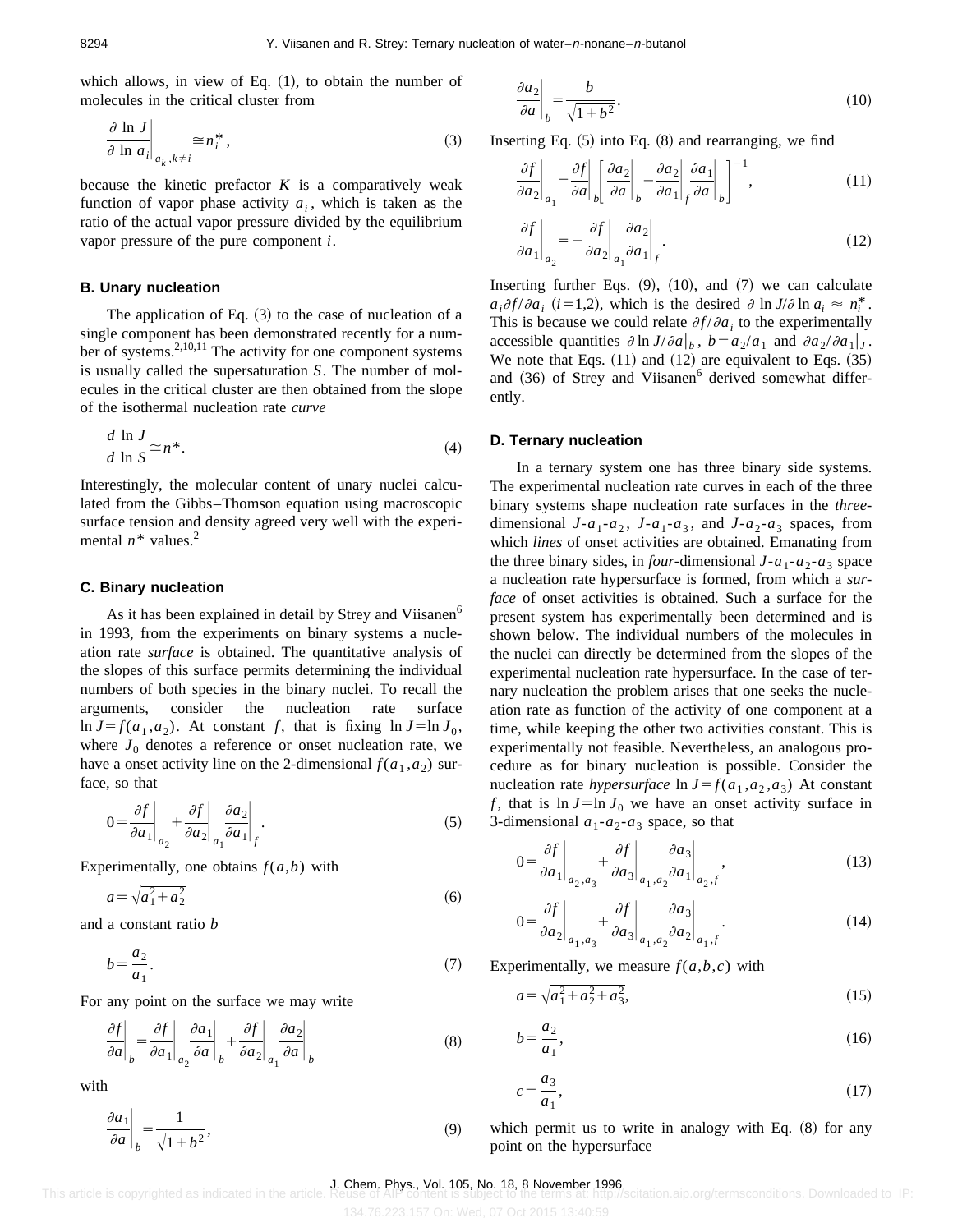$$
\frac{\partial f}{\partial a}\Big|_{b,c} = \frac{\partial f}{\partial a_1}\Big|_{a_2, a_3} \frac{\partial a_1}{\partial a}\Big|_{b,c} + \frac{\partial f}{\partial a_2}\Big|_{a_1, a_3} \frac{\partial a_2}{\partial a}\Big|_{b,c} + \frac{\partial f}{\partial a_3}\Big|_{a_1, a_2} \frac{\partial a_3}{\partial a}\Big|_{b,c},
$$
\n(18)

with

$$
\left. \frac{\partial a_1}{\partial a} \right|_{b,c} = \frac{1}{\sqrt{1 + b^2 + c^2}},\tag{19}
$$

$$
\left. \frac{\partial a_2}{\partial a} \right|_{b,c} = \frac{b}{\sqrt{1 + b^2 + c^2}},\tag{20}
$$

$$
\left. \frac{\partial a_3}{\partial a} \right|_{b,c} = \frac{c}{\sqrt{1 + b^2 + c^2}}.
$$
\n(21)

Inserting Eqs.  $(13)$  and  $(14)$  into Eq.  $(18)$  and rearranging we have

$$
\frac{\partial f}{\partial a_3}\Big|_{a_1, a_2} = \frac{\partial f}{\partial a}\Big|_{b,c} \Bigg[ \frac{\partial a_3}{\partial a}\Big|_{b,c} - \frac{\partial a_3}{\partial a_1}\Big|_{f, a_2} \frac{\partial a_1}{\partial a}\Big|_{b,c} - \frac{\partial a_3}{\partial a_2}\Big|_{f, a_1} \frac{\partial a_2}{\partial a}\Big|_{b,c} \Bigg]^{-1}.
$$
\n(22)

The task is thus to determine  $\partial \ln J/\partial a \big|_{b,c}$  and the orthogonal slopes  $\partial a_3 / \partial a_1 |_{a_2, J}$  and  $\partial a_3 / \partial a_2 |_{a_1, J}$  of the onset activity surface. Equation  $(22)$  can then be used in Eqs.  $(13)$  and  $(14)$ 

$$
\left. \frac{\partial f}{\partial a_2} \right|_{a_1, a_3} = -\left. \frac{\partial f}{\partial a_3} \right|_{a_1, a_2} \left. \frac{\partial a_3}{\partial a_2} \right|_{a_1, f}, \tag{23}
$$

$$
\left. \frac{\partial f}{\partial a_1} \right|_{a_2, a_3} = -\left. \frac{\partial f}{\partial a_3} \right|_{a_1, a_2} \left. \frac{\partial a_3}{\partial a_1} \right|_{a_2, f} \tag{24}
$$

to obtain the other two slopes.

#### **III. EXPERIMENT**

#### **A. Choice of the substances**

The nucleation behavior of the unary system water $10$  has been studied in our chamber before. *N*-nonane is an often studied nonpolar substance in homogeneous nucleation research. $4,12,13$  With water and oil, two immiscible substances, as third substance the choice of an amphiphile seems to be interesting, because an amphiphile may link water and oil due to its molecular build up. Alcohols are simple amphiphiles, and the nucleation behavior of the *n*-alcohols is also well studied. $11,14,15$  The choice of the alcohol for the present study rests on the following considerations. In general, the miscibility between water and an oil can be enhanced by the addition of a suitable amphiphile, but it is strongly temperature dependent.<sup>16–18</sup> From systematic investigations of the phase behavior water, oil amphiphile systems it is known that the efficiency of an amphiphile is most expressed at the so-called hydrophilic–lipophilic balance. There the interfacial tension between water and oil (of order  $50$  mN/m) are drastically reduced to a very low level (of order of  $0.1$  mN/m or less) by the presence of the amphiphile. As can be estimated from data given in the quoted papers<sup>16–18</sup> a balanced amphiphile at  $T=240$  K for nonane as oil is *n*-butanol. Fixing the nucleation temperature to  $T=240$ K is suggested by considering the experimental window for *n*-nonane. Homogeneously nucleated *n*-nonane droplets grow rather rapidly at higher temperatures than  $T=240 \text{ K}^4$ , while the nucleation of water<sup>10</sup> and  $n$ -butanol<sup>11</sup> can still well be studied.

#### **B. The nucleation pulse experiment**

The homogeneous nucleation rate measurements were performed using the nucleation pulse expansion chamber.<sup>2</sup> The vapors are premixed with the carrier gas in a separate receptacle from where a gas volume of selectable total pressure is filled into the chamber. For studying three components a third vaporizer was added to our vapor mixing unit. The three vapors water  $(1)$ , *n*-nonane  $(2)$  and *n*-butanol  $(3)$ are admitted one at a time to the receptacle and the carrier gas (usually argon) is added in excess. After the vapors and the carrier gas have mixed in the receptacle the expansion chamber is flushed and filled with the vapor/carrier gas mixture. The details of the expansion chamber, experimental setup and the experimental procedure can be found in the quoted reference.<sup>2</sup> The total pressure and the pressure in the expansion volume are adjusted such that the subsequent expansion always leads to the same temperature  $(T=240 \text{ K})$ calculated by adiabatic law. Since the total pressure is recorded as function of time over the nucleation pulse the partial pressures  $p_1$ ,  $p_2$ , and  $p_3$  at nucleation temperature are precisely known. Using the known equilibrium partial pressures  $p_{10}$ ,  $p_{20}$ , and  $p_{30}$  of the pure components the activities  $a_1, a_2$ , and  $a_3$  are calculated. The expanded state is maintained for about 1 ms during which nucleation can occur. Then a small recompression is carried out to quench the nucleation process. In this fashion nuclei formed during the nucleation pulse can still grow and develop into droplets of micrometer size, where their number density *C* is determined by light scattering. Typical scattering curves are contained in previous publications. $2,4,10$  Assuming the nucleation process to be stationary the nucleation rate is given by

$$
J_{\rm exp} = \frac{C_{\rm exp}}{\Delta t_{\rm exp}}.\tag{25}
$$

#### **C. Accuracy of the results**

The sources of experimental errors have been discussed by previously.<sup>2,6</sup> The experimental error of the nucleation rate *J* is estimated to be a factor of 2. The temperature calculated is accurate to within a few tenth of a degree and scatters less than a tenth of a degree. The slopes of the nucleation rates have a reproducibility of 4%. The determination of the onset activities leading to Fig. 1 is rather accurate, because they are supported by a whole nucleation rate curve. They carry an error of less than 3%. Connecting the  $a_3$  vs  $a_{12}$ data points one obtains polygones. Determining the slopes

J. Chem. Phys., Vol. 105, No. 18, 8 November 1996<br>This article is copyrighted as indicated in the article. Reuse of AIP content is subject to the terms at: http://scitation.aip.org/termsconditions. Downloaded to IP: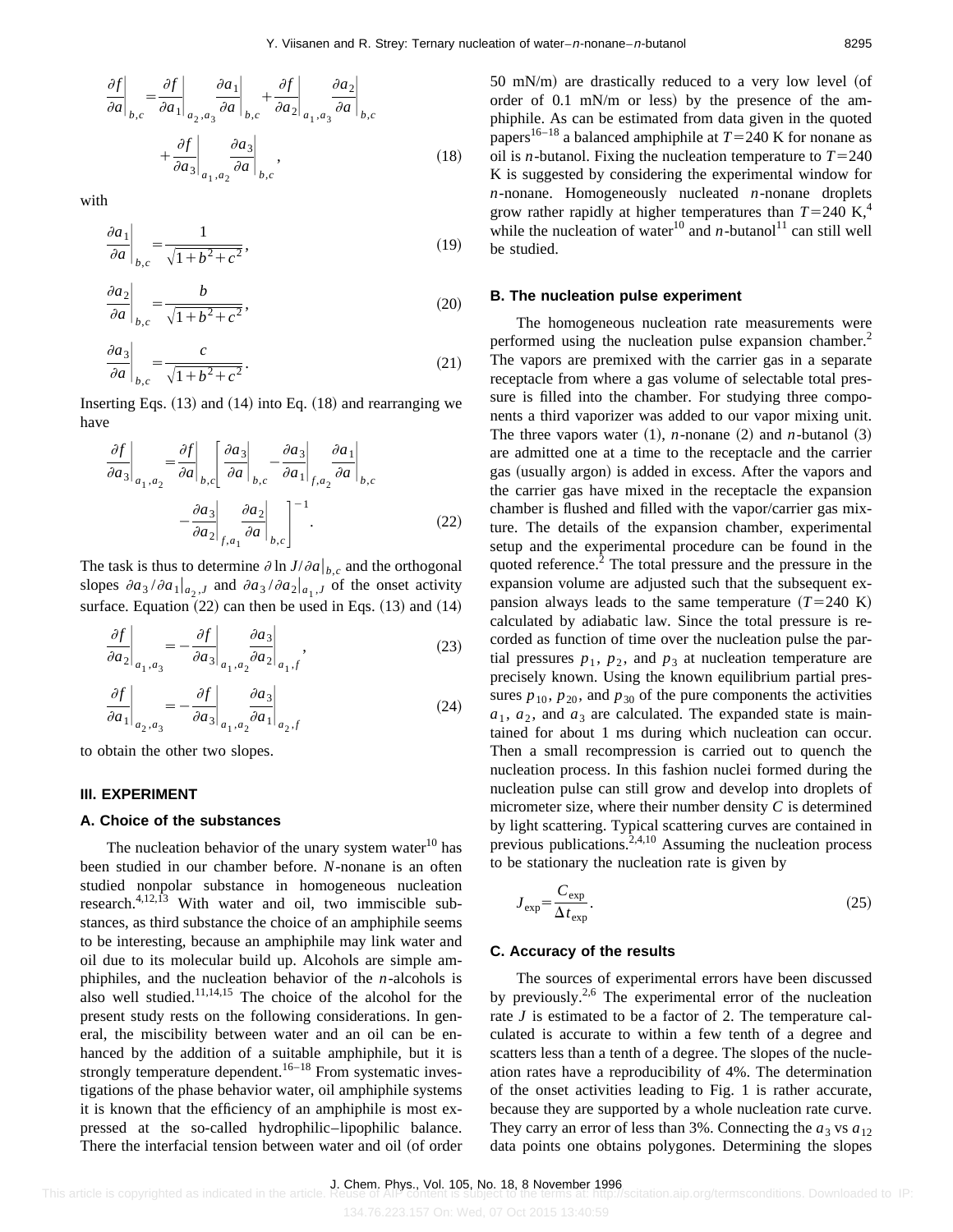

FIG. 1. The data points  $a_3(a_1, a_2)$  in  $a_1-a_2-a_3$  space (referring to a constant nucleation rate  $J_0 = 10^7$  cm<sup>-3</sup> s<sup>-1</sup>) are shown in a 3-dimensional representation. The data are measured along lines of constant  $b = a_2/a_1$  ratios by varying the *n*-butanol content. Full lines are aids to guide the eye. Each data point is obtained from a full nucleation rate curve. The data shape the onset activity surface discussed in the text.

for each  $a_3$  data point introduces some error. Also the interpolation to obtain the  $a_2$  vs  $a_1$  curves has a similar uncertainty. Both slopes appear in a multiplicative fashion in Eqs.  $(29)$  and  $(30)$ . Overall, we estimate the error in the  $x_i$  to be smaller than  $\pm 0.05$ . The definitions of the quantities  $x_i$  and  $a_{12}$  follow below.

#### **IV. RESULTS**

#### **A. The nucleation rate hypersurface**

The experiment yields the nucleation rate *J* as function of the vapor phase activities  $a_1, a_2$ , and  $a_3$ . Since the vapors are mixed in the receptacle, the ratios *b* and *c* between the three activities stay constant as the total pressure is changed. Therefore, one may combine them into the single variable *a* defined above in Eq.  $(15)$ . The ln  $J-a$  curves determine a nucleation rate *surface* in the  $\ln J - a_i - a_j$  spaces of the *binary* systems. For discussion and a picture of a schematic nucleation rate surface see Ref. 6. For the *ternary* system studied here, the three binary nucleation rate surfaces bound a nucleation rate *hypersurface*, which is difficult to visualize in 3 dimensions. But we do not have to actually see the hypersurface, because it suffices to determine the slopes of that surface. Experimentally, measuring  $\ln J - a$  curves for the ternary water–*n*-nonane–*n*-butanol system at constant temperature  $(240 \text{ K})$  is no more difficult than for a binary system. As for the binary systems the  $\ln J - a$  representation of the datapoints is quite linear, so that least squares fits of straight lines to the data provide the numerical values for the slopes  $\partial \ln J/\partial a \big|_{b,c}$  and the corresponding onset activities  $a_i$ . As mentioned, the  $\ln J - a$  curves shape a hypersurface in the four-dimensional  $\ln J - a_1 - a_2 - a_3$  space. Formally, this hypersurface may be thought to intersect with an  $a_1, -a_2, -a_3$  hyperplane, if one fixes an onset nucleation rate at  $J_0=10^7$  $\text{cm}^{-3} \text{ s}^{-1}$ , which represents the center of our experimental nucleation rate window, and is therefore rather precisely known. This is fully analogous to the binary system $<sup>6</sup>$  where</sup> in 3-dimensional  $\ln J - a_1 - a_2$  space a nucleation rate surface intersects with an  $a_1-a_2$  plane of constant onset nucleation rate of  $J_0=10^7 \text{ cm}^{-3} \text{ s}^{-1}$  to yield an  $a_1-a_2$  line (the conventional activity plot in binary nucleation).

#### **B. The onset activity surface**

Accordingly, the intersection between the nucleation rate hypersurface and the  $a_1-a_2-a_3$  hyperplane results in a surface in three-dimensional  $a_1-a_2-a_3$  space. This surface we have determined experimentally. The  $a_3(a_1, a_2)$  data points shaping the onset activity surface in  $a_1 - a_2 - a_3$  space (referring to a constant  $J = J_0$  are shown in Fig. 1 in a 3-dimensional representation. Due to the experimental procedure of fixing the  $b=a_2/a_1$  ratio and changing the *n*-butanol content the data points in Fig. 1 follow smooth  $a_3$ vs  $a_{12}$  curves, where we define

$$
a_{12} = \sqrt{a_1^2 + a_2^2},\tag{26}
$$

from which the slope  $\partial a_3/\partial a_{12}$  is obtained. Using the interpolations the between the  $a_3(a_{12})$  data points for a given  $a_3$  of interest a  $a_1 - a_2$  curve is constructed (lines of equal "altitude" so to speak, each containing six data points, one for each *b*-ratio investigated). Although we have not drawn these curves into Fig. 1 for clarity, it is conceivable that the  $a_1 - a_2$  curves permit determining the slope  $\partial a_2 / \partial a_1 |_{a_3}$  for each  $a_3(a_1, a_2)$  data point shown in Fig. 1. Since

$$
\left. \frac{\partial a_1}{\partial a_{12}} \right|_b = \frac{1}{\sqrt{1 + b^2}}\tag{27}
$$

and

$$
\left. \frac{\partial a_2}{\partial a_{12}} \right|_b = \frac{b}{\sqrt{1+b^2}},\tag{28}
$$

we have from Eqs.  $(11)$  and  $(12)$  [applied here to the  $a_3(a_1, a_2)$  surface]

$$
\left. \frac{\partial a_3}{\partial a_2} \right|_{a_1} = \left. \frac{\partial a_3}{\partial a_{12}} \right|_b \left[ \frac{b}{\sqrt{1+b^2}} - \frac{\partial a_2}{\partial a_1} \right|_{a_3} \frac{1}{\sqrt{1+b^2}} \right]^{-1},\tag{29}
$$

$$
\left. \frac{\partial a_3}{\partial a_1} \right|_{a_2} = -\left. \frac{\partial a_3}{\partial a_2} \right|_{a_1} \left. \frac{\partial a_2}{\partial a_1} \right|_{a_3} . \tag{30}
$$

As is seen from Eqs.  $(22)$  to  $(24)$  in the theoretical section in order to determine the number of molecules of each component in the critical nucleus, one needs (i) the slopes of the  $\ln J - a$  curves (obtained directly from the experimental nucleation rate  $J$  versus  $a$ ), ii) the orthogonal slopes  $\partial a_3 / \partial a_1 |_{a_2}$  and  $\partial a_3 / \partial a_2 |_{a_1}$  of the  $a_3(a_1, a_2)$  surface [calculated from Eqs. (29) and (30) using the  $\partial a_3 / \partial a_{12} |_{b}$  and  $\partial a_2 / \partial a_1 |_{a_2}$  obtained from the experimental surface as described].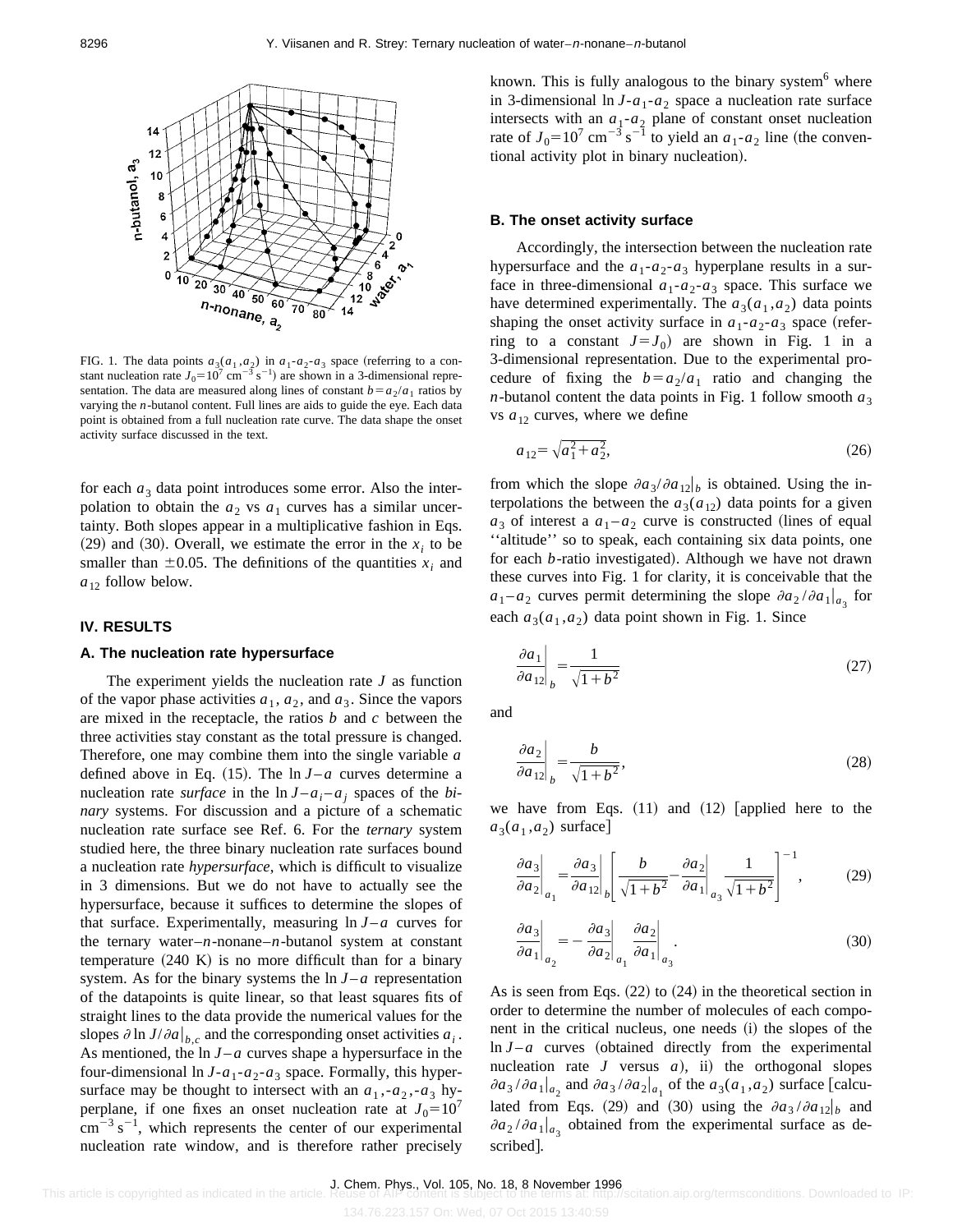TABLE I. For each experimental nucleation rate curve the slope *d* ln  $J/da|_T$ and the onset activities  $a_i$  are given. The numbers  $n_i$  of molecules in the clusters are obtained from the theoretical analysis of the nucleation rate hypersurface. Note that the negative numbers which occur are due the finite experimental error.

| $d \ln J/da$ | a <sub>1</sub>   | a <sub>2</sub>   | $a_3$            | n <sub>1</sub>   | n <sub>2</sub>   | n <sub>3</sub>   |
|--------------|------------------|------------------|------------------|------------------|------------------|------------------|
| 2.6435       | 11.614           | 0                | $\overline{0}$   | 30.7             | 0                | 0                |
| 3.1502       | 8.8773           | $\overline{0}$   | 0.9596           | 22.3             | $\overline{0}$   | 5.9              |
| 4.1072       | 7.2303           | 0                | 1.8011           | 20.9             | $\boldsymbol{0}$ | 9.7              |
| 4.4848       | 5.9657           | 0                | 2.5145           | 17.5             | 0                | 11.5             |
| 4.9490       | 4.9413           | 0                | 3.2622           | 16.2             | $\boldsymbol{0}$ | 13.1             |
| 5.3886       | 4.0899           | $\overline{0}$   | 4.0453           | 15.8             | $\overline{0}$   | 15.2             |
| 5.0263       | 3.3291           | 0                | 4.9134           | 14.6             | $\overline{0}$   | 15.3             |
| 4.5782       | 2.6234           | 0                | 6.1102           | 14.0             | $\boldsymbol{0}$ | 16.4             |
| 4.5193       | 1.9352           | $\overline{0}$   | 7.6921           | 13.9             | $\overline{0}$   | 22.0             |
| 3.9520       | 1.1016           | 0                | 9.9267           | 7.4              | $\boldsymbol{0}$ | 32.1             |
| 3.3551       | $\overline{0}$   | $\boldsymbol{0}$ | 11.724           | $\boldsymbol{0}$ | $\boldsymbol{0}$ | 39.3             |
| 1.3645       | 11.923           | 17.735           | $\overline{0}$   | 30.0             | $-0.8$           | $\boldsymbol{0}$ |
| 1.6843       | 8.9495           | 13.223           | 1.0310           | 21.2             | $-0.5$           | 6.2              |
| 2.2278       | 7.3126           | 10.631           | 1.8340           | 20.4             | $-0.2$           | 8.8              |
| 3.1164       | 5.0111           | 7.2856           | 3.3414           | 16.3             | $-0.2$           | 13.4             |
| 4.1573       | 3.3254           | 4.8638           | 5.0208           | 15.1             | $-0.0$           | 17.1             |
| 4.1124       | 1.8978           | 2.7884           | 7.4401           | 11.5             | 0.2              | 21.9             |
| 3.8848       | 1.0903           | 1.5828           | 9.6811           | 7.5              | 0.3              | 30.6             |
| 3.3551       | $\overline{0}$   | $\overline{0}$   | 11.724           | $\mathbf{0}$     | 0                | 39.4             |
| 0.5486       | 12.464           | 48.933           | $\overline{0}$   | 27.7             | 0.0              | $\boldsymbol{0}$ |
| 0.7965       | 9.2525           | 35.902           | 1.0705           | 20.7             | 1.6              | 7.3              |
| 1.0413       | 7.3386           | 28.665           | 1.8486           | 21.9             | $-0.8$           | 9.7              |
| 1.4080       | 5.0076           | 19.532           | 3.3686           | 16.2             | $-0.8$           | 13.4             |
| 2.2193       | 3.3129           | 12.903           | 4.9865           | 15.6             | $-0.7$           | 16.7             |
| 3.0882       | 1.8782           | 7.3452           | 7.5527           | 11.9             | $-0.5$           | 21.6             |
| 3.4456       | 1.0788           | 4.2130           | 9.6933           | 7.6              | $-0.4$           | 29.4             |
| 3.3551       | $\overline{0}$   | $\overline{0}$   | 11.724           | $\boldsymbol{0}$ | $\mathbf{0}$     | 39.4             |
| 0.3260       | 8.0071           | 69.742           | $\overline{0}$   | -.9              | 23.8             | $\boldsymbol{0}$ |
| 0.3065       | 7.8130           | 68.415           | 0.8899           | 7.4              | 13.4             | 0.3              |
| 0.4254       | 7.7784           | 67.515           | 1.9547           | 11.9             | 10.8             | 5.6              |
| 0.6832       | 5.2525           | 46.030           | 3.5218           | 12.5             | 4.4              | 14.9             |
| 1.0186       | 3.4353           | 30.209           | 5.1966           | 13.2             | 1.1              | 17.1             |
| 1.8124       | 1.9251           | 16.900           | 7.7189           | 12.1             | $-0.8$           | 22.6             |
| 2.9224       | 1.1168           | 9.6871           | 9.8846           | 8.3              | $-0.6$           | 32.9             |
| 3.3551       | $\overline{0}$   | $\overline{0}$   | 11.724           | $\boldsymbol{0}$ | $\boldsymbol{0}$ | 39.3             |
| 0.3223       | 2.8822           | 68.670           | $\overline{0}$   | $-0.2$           | 22.3             | $\boldsymbol{0}$ |
| 0.2507       | 2.9136           | 69.073           | 0.3071           | $-0.1$           | 17.6             | $-0.2$           |
| 0.3221       | 3.0447           | 70.961           | 0.7566           | 0.0              | 22.8             | 0.1              |
| 0.2995       | 2.8951           | 68.620           | 1.9788           | 0.2              | 19.8             | 0.6              |
| 0.2717       | 2.8718           | 67.291           | 4.3338           | 3.5              | 11.6             | 3.2              |
| 0.6877       | 2.0458           | 47.965           | 8.2667           | 8.4              | 6.5              | 18.6             |
| 1.3161       | 1.1027           | 25.981           | 10.044           | 3.9              | 1.8              | 30.9             |
| 3.3551       | 0                | 0                | 11.724           | 0                | 0                | 39.3             |
| 0.3297       | $\boldsymbol{0}$ | 68.365           | 0                | $\boldsymbol{0}$ | 22.5             | 0                |
| 0.3705       | 0                | 69.152           | 2.9452           | 0                | 25.6             | 0.0              |
| 0.3453       | $\boldsymbol{0}$ | 68.146           | 7.7952           | $\boldsymbol{0}$ | 21.6             | 2.1              |
| 0.4253       | 0                | 63.901           | 9.1895           | 0                | 17.2             | 10.3             |
| 0.3681       | 0                | 59.100           | 9.9766           | 0                | 10.1             | 11.9             |
| 0.4215       | $\boldsymbol{0}$ | 52.423           | 10.834           | $\boldsymbol{0}$ | 6.8              | 15.7             |
| 0.6722       | $\boldsymbol{0}$ | 43.194           | 11.407           | $\boldsymbol{0}$ | 2.8              | 27.3             |
| 1.2589       | $\boldsymbol{0}$ | 24.330           | 11.589           | $\boldsymbol{0}$ | 0.5              | 33.4             |
| 3.3551       | $\boldsymbol{0}$ | 0                | 11.724           | 0                | $\boldsymbol{0}$ | 39.3             |
| 2.6435       | 11.614           | $\overline{0}$   | 0                | 30.7             | $\boldsymbol{0}$ | 0                |
| 1.3645       | 11.923           | 17.735           | $\boldsymbol{0}$ | 30.0             | $-0.8$           | 0                |
| 0.5486       | 12.464           | 48.933           | 0                | 27.7             | 0.0              | 0                |
| 0.3354       | 11.917           | 70.084           | $\boldsymbol{0}$ | 14.1             | 9.7              | 0                |
| 0.3274       | 9.8773           | 71.022           | $\boldsymbol{0}$ | $-0.3$           | 23.8             | 0                |
| 0.3260       | 8.0071           | 69.742           | $\boldsymbol{0}$ | $-0.9$           | 23.8             | 0                |
| 0.3223       | 2.8822           | 68.670           | 0                | $-0.2$           | 22.3             | 0                |
| 0.3297       | 0                | 68.365           | $\boldsymbol{0}$ | $\boldsymbol{0}$ | 22.5             | 0                |
|              |                  |                  |                  |                  |                  |                  |



FIG. 2. The composition of the clusters in the binary water–*n*-nonane systems versus the normalized onset activities. As can be seen either water or oil droplets nucleate abruptly changing from one type to the other at  $a_2$ <sup>'</sup>  $= 0.5$ . Note that the negative numbers are within experimental error equal to zero, numbers larger than unity are within experimental error equal to unity.

#### **C. Measurement of molecular content of the nuclei**

The  $n_1$ ,  $n_2$ , and  $n_3$ , that are the measured numbers of water, *n*-nonane and *n*-butanol molecules for each data point in Fig. 1 have been determined and are given in Table I. In Table I we give the slope of the nucleation rate curve, the *ai* and the  $n_i$  with more than significant digits in order for the reader to be able perform calculations without limiting rounding errors. The actual numbers for the one-component systems are for water 31, for *n*-nonane 23, and for *n*-butanol 39 molecules in the critical clusters. The numbers of molecules of the binary and ternary systems vary smoothly within these limits and are most instructively plotted by calculating the mole fractions

$$
x_i = n_i / \sum_i n_i \quad (i = 1, 2, 3). \tag{31}
$$

In Fig. 2 the composition of the clusters in the binary water– *n*-nonane systems are shown. The excursions of the data points  $x_i$  to values  $x_i$ <0 and >1 are within experimental error consistent with being  $x_i=0$  or  $=1$ , respectively. The normalization of the abscissa by the onset activities  $a_{i0}$  *(i)*  $=1,2$ ) of the respective pure systems permits representing the data evenly spaced. We therefore define a normalized activity fraction

$$
a_2' \equiv \frac{a_2/a_{20}}{a_1/a_{10} + a_2/a_{20}}.\tag{32}
$$

As can be seen either water or oil droplets nucleate. At  $a'_2$  $= 0.5$  the nucleating species abruptly switches from water to oil. This behavior is consistent with the direct observation considering the bottom plane of Fig. 1, where the onset activity for nucleation is observed to be either that of water or oil.

In Figs.  $3(a) - 3(f)$  the full ternary system is presented ranging from the pure binary water–*n*-butanol system  $(a'_2)$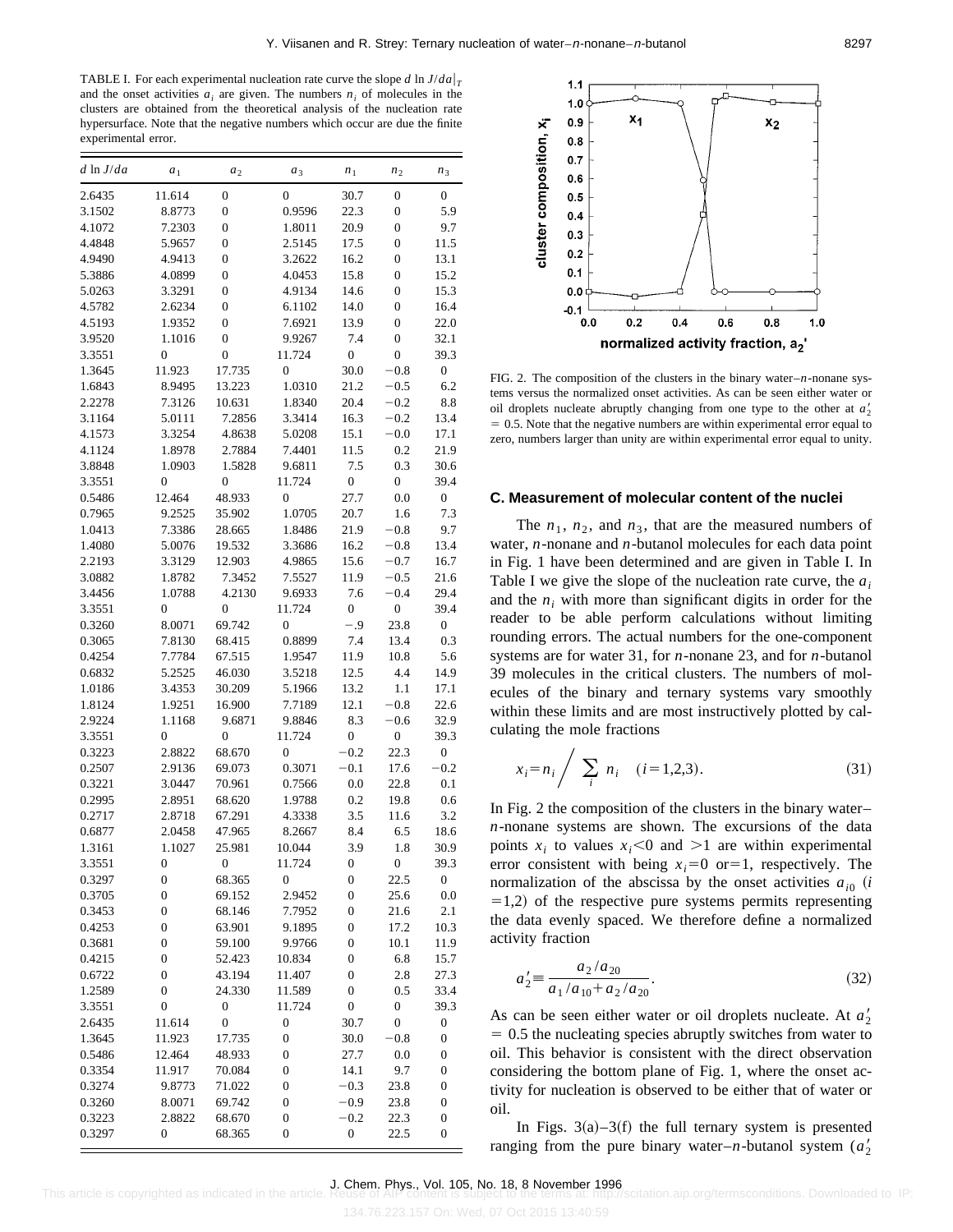

FIG. 3. Compositions of the ternary cluster versus the normalized activity fraction of *n*-butanol  $a'_3$ . (a) pure water–*n*-butanol,  $a'_2 = 0$ , (b)  $a'_2 = 0.2$ , (c)  $a'_2$  $= 0.4$ , (d)  $a'_2 = 0.6$ , (e)  $a'_2 = 0.8$ , (f)  $a'_2 = 1$ . Note that at intermediate  $a'_2$  all three components are simultaneously nucleating in significant amounts. The error in  $x_i$  is smaller than  $\pm 0.05$ . For the individual numbers of molecules refer to Table I.

 $= 0$ ) to the pure binary *n*-butanol–*n*-nonane system ( $a'_2$ )  $= 1$ ). Here, the data are plotted versus the normalized activity fraction of *n*-butanol, where we define

$$
a_3' \equiv \frac{a_3/a_{30}}{a_1/a_{10} + a_2/a_{20} + a_3/a_{30}}.\tag{33}
$$

Considering once more Fig. 1, each of the plots in Fig. 3 starts at a point on the bottom plane in Fig. 1 (for a given  $a'_2$  ratio ranging from 0 to 1) and  $a'_3$  increases until one ends up at the pure butanol corner where  $a'_3$  is unity, *per defintionem*. Let us consider the individual plots one by one. Starting in Fig. 3(a) with pure water–*n*-butanol ( $a'_2 = 0$ ), one